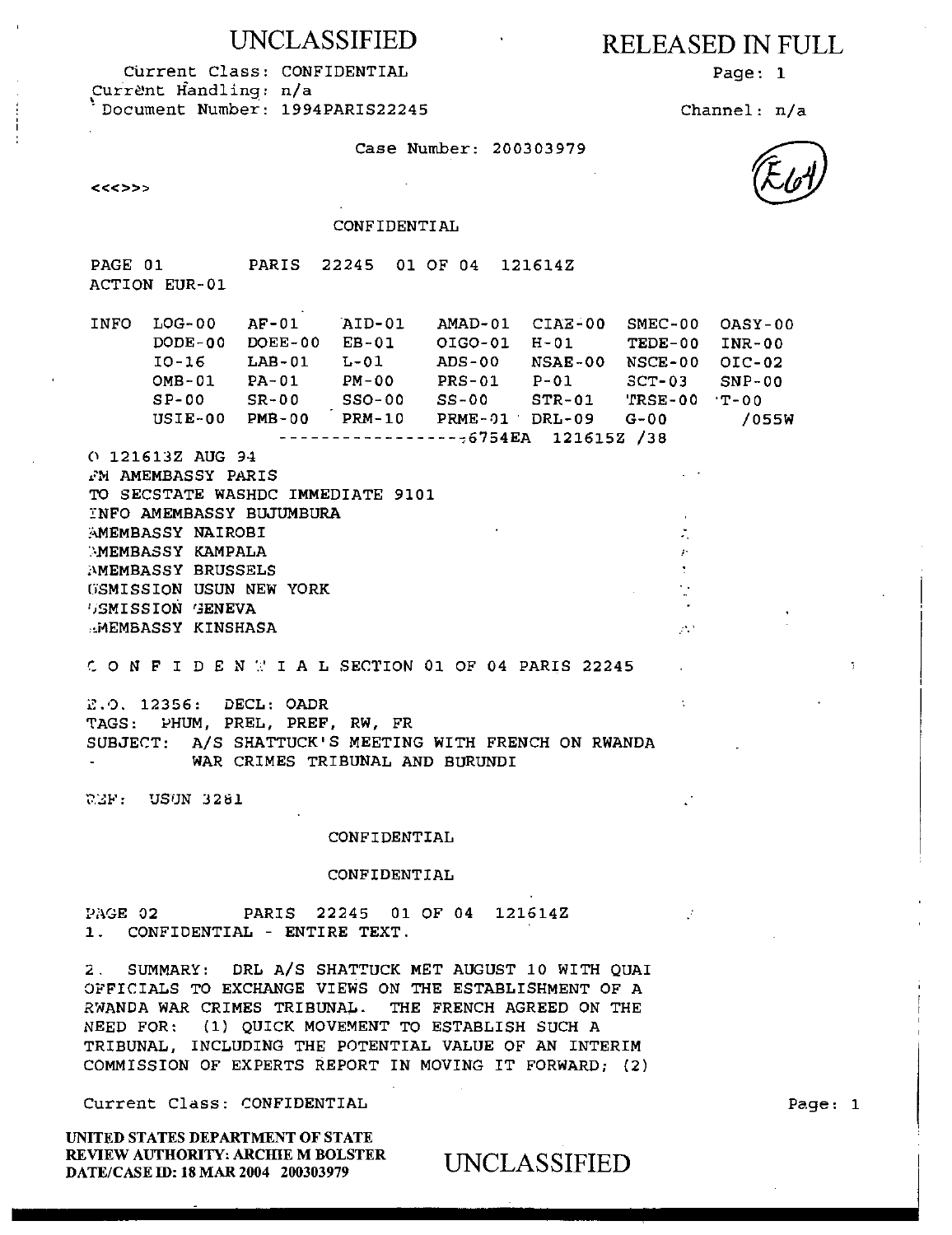## UNCLASSIFIED Current Class: CONFIDENTIAL Page: 2

Current Handling: n/a • Document Number: 1994PARIS22245 Channel: n/a

### Case Number: 200303979

PROMOTION OF EARLY RETURN OF REFUGEES THROUGH PRESENCE OF HUMAN RIGHTS MONITORS AND OTHER REPRESENTATIVES OF INTERNATIONAL COMMUNITY ON THE GROUND IN RWANDA -- THOUGH THE FRENCH MADE NO COMMITMENT TO FUND MONITORS; AND (3) PARALLEL DEVELOPMENT OF A NATIONAL RWANDAN JUDICIAL SYSTEM CAPABLE OF PROSECUTING WAR CRIMINALS. THE MEETING ENDED WITH A SHORT DISCUSSION OF ESCALATING TENSIONS IN BURUNDI AND THE NEED TO INCREASE THE INTERNATIONAL PRESENCE THERE. END SUMMARY.

DEVELOPMENT OF THE RWANDA WAR CRIMES TRIBUNAL 

3. ON AUGUST 10, DRL A/s SHATTUCK MET WITH SENIOR GOF OFFICIALS TO DISCUSS ESTABLISHMENT OF A RWANDA WAR CRIMES TRIBUNAL AND THE SITUATION IN BURUNDI. SHATTUCK WAS ACCOMPANIED BY L SPECIAL ASSISTANT CRYSTAL NIX, DRL/MLA OFFICE DIRECTOR JOSIAH ROSENBLATT, AND EMBASSY POLITICAL OFFICERS. HIS FRENCH INTERLOCUTORS WERE QUAI  $\epsilon$ AFRICA A/S JEAN-MARC ROCHEREAU DE LA SABLIERE, IO A/S COLIN DE VERDIERE, LEGAL ADVISOR JEAN-PIERRE ?UISSOCHET, CENTRAL AND EAST AFRICA DAS CATHERINE  $\sim$  1. Yi0IVINEAU AND IO DESK OFFICER LAURENCE KIST.

CONFIDENTIAL

### CONFIDENTIAL

PAGE 03 PARIS 22245 01 OF 04 121614Z

CONVINCING REFUGEES TO RETURN HOME ------------------------------------

4. DE LA SABLIERE UNDERLINED GOF CONCERN THAT RWANDAN REFUGEES ARE RETURNING TO THEIR HOMES TOO SLOWLY. HE ARGUED THAT THE NEW KIGALI GOVERNMENT NEEDS TO PROVIDE CLEAR SECURITY ASSURANCES TO THE REFUGEES IN THE ?ACE OF REPORTED REVENGE KILLINGS BY RPF SOLDIERS. HE NOTED THAT THE EXODUS OF REFUGEES INTO TANZANIA CURRENTLY EXCEEDS THE NUMBER OF RETURNEES.

5. SHATTUCK OUTLINED RECENT STEPS THE GOR HAS TAKEN TO ENCOURAGE THE RETURN HOMEWARD OF REFUGEES. HE DESCRIBED THE LETTER THE GOR HAD SENT TO THE UN SYG, IN WHICH THE GOR PUBLICLY CONDEMNED ACTS OF RETRIBUTION, AGREED TO ARREST THOSE ENGAGING IN SUMMARY EXECUTIONS NOW OR PREVIOUSLY, DECLARED ITS SUPPORT FOR AN INTERNATIONAL WAR CRIMES TRIBUNAL, AGREED TO DEFER

Current Class: CONFIDENTIAL extended a series of the page: 2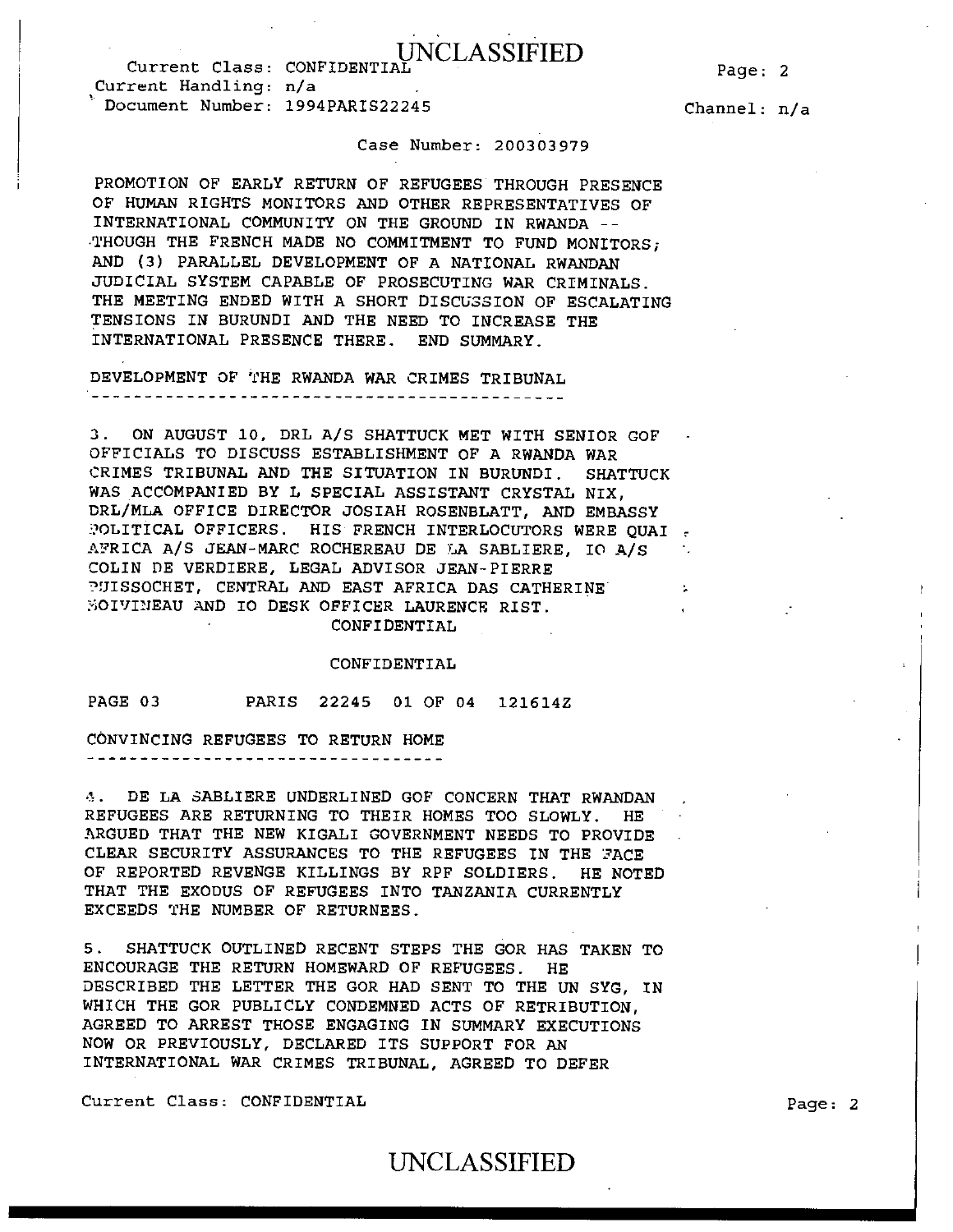### UNCLASSIFIED

- 300

Page: 3

Current Class: CONFIDENTIAL Current Handling: n/a Document Number: 1994PARIS22245

Channel: n/a

### Case Number: 200303979

PROSECUTION OF WAR CRIMINALS TO THE TRIBUNAL, AND SAID IT WOULD RELY ON DUE PROCESS IN LOCAL PROSECUTIONS. SHATTUCK ALSO NOTED THE GOR PRIME MINISTER'S PUBLIC COMMUNIQUE IN WHICH HE CLEARLY STATED THE GOVERNMENT'S GUARANTEE OF SECURITY FOR RETURNING REFUGEES. THE GOR TOLD SHATTUCK IT WANTS THE REFUGEES TO RETURN HOME SOON.

ORGANIZATION OF THE TRIBUNAL 

6. WHILE AGREEING ON THE NECESSITY OF ESTABLISHING AN INTERNATIONAL RWANDAN WAR CRIMES TRIBUNAL AS SOON AS CONFIDENTIAL

### CONFIDENTIAL

PAGE 04 PARIS 22245 01 OF 04 121614Z 90SSIBLE, LEGAL ADVISOR PUISSOCHET NOTED THE FRENCH PREFERENCE TO ESTABLISH A LEGALLY DISTINCT TRIBUNAL FOR CRIMES COMMITTED IN RWANDA, THOUGH HE INDICATED THE GOF COULD BE FLEXIBLE ON THIS. HE ARGUED THAT IT WOULD BE DIFFICULT TO ENLARGE THE YUGOSLAVIA WAR CRIMES TRIBUNAL  $\pm$ AND THAT THE COMPOSITION OF JUDGES ALREADY. SELECTED FOR A •UGOSLAVIA MIGHT NOT BE APPROPRIATE FOR RWANDAN CRIMES. REGARDLESS OF WHETHER A NEW TRIBUNAL WERE

### CONFIDENTIAL

NNNN

#### CONFIDENTIAL

PAGE 01 PARIS 22245 02 OF 04 121615Z ACTION EUR-01

INFO LOG-CO AF-01 AID-01 AMAD-01 CIAE-00 SMEC-00 OASY-00 DODE-00 DOEE-00 EB-01 OIG0-01 H-01 TEDE-00 INR-00 10-16 LAB-01 L-01 ADS-00 NSAE-00 NSCE-00 OIC-02 OMB-01 2A-01 PM-00 PRS•01 P-01 SCT-03 SNP-00 SP-00 SR-00 SSO-00 SS-00 STR-01 TRSE-00 T-00 USIE-00 PMB-00 PRM-10 PRME-01 DRL-09 G-00 /055W -----------------675505 121616Z /38

0 121613Z AUG 94 FM AMEMBASSY PARIS TO SECSTATE WASHDC IMMEDIATE 9102 INFO AMEMBASSY BUJUMBURA AMEMBASSY NAIROBI

Current Class: CONFIDENTIAL extended a series of the page: 3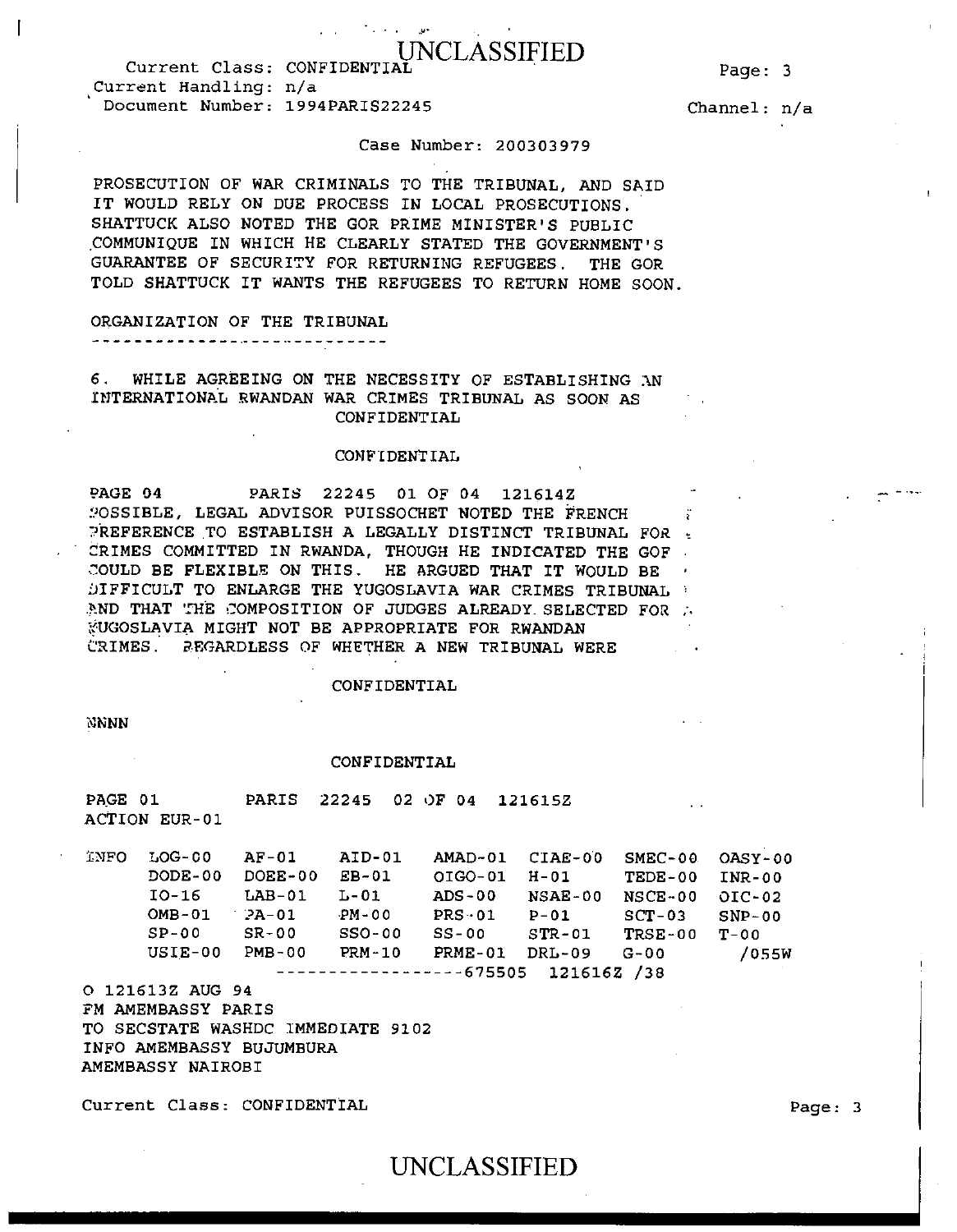Page: 4

UNCLASSIFIED Current Class: CONFIDENTIAL . Current Handling: n/a Document Number: 1994PARIS22245

Channel: n/a

### Case Number: 200303979

AMEMBASSY KAMPALA AMEMBASSY BRUSSELS USMISSION USUN NEW YORK USMISSION GENEVA AMEMBASSY KINSHASA

C ONFIDENTIALSECTION 02 OF 04 PARIS 22245

E.O. 12356: DECL: OADR TAGS: PHUM, PREL, PREF, RW, FR SUBJECT: A/S SHATTUCK'S MEETING WITH FRENCH ON RWANDA WAR CRIMES TRIBUNAL AND BURUNDI

CREATED OR THE EXISTING TRIBUNAL WERE ENLARGED, HE SAID A NEW UNSC RESOLUTION WILL BE REQUIRED. HE DID NOT SEE CONFIDENTIAL

### CONFIDENTIAL

PAGE 02 PARIS 22245 02 OF 04 121615Z  $\mathcal{V}(\mathcal{C})$ GBVIOUS MONETARY SAVINGS IN ENLARGING THE YUGOSLAVIA  $\sim 10$  $\#$ 1BUNAL AND EXPRESSED A CONCERN THAT ENLARGEMENT COULD T,  $\mathbb{Z}$ VENTUALLY LEAD TO AN INTERNATIONAL COURT -- AN qv UNDESIRABLE RESULT FROM THE GOF POINT OF VIEW.  $\mathcal{A}_{\perp}$ PUISSOCHET DID AGREE THAT CERTAIN SERVICES MIGHT BE  $\mathbb{R}^{n\times n}$ SHARED BETWEEN THE TWO TRIBUNALS, SUCH AS REGISTRATION  $\sim$   $\sim$ AND ADMINISTRATIVE FACILITIES.  $\mathcal{L}_{\mathcal{L}}$  .

7. NIX DESCRIBED THE U.S.-PREFERRED ORGANIZATION OF THE RWANDAN WAR CRIMES TRIBUNAL. SHE EMPHASIZED THE NEED FOR RELATIVE PARITY WITH THE YUGOSLAV TRIBUNAL -- SO THAT IT WOULD BE CLEAR THE INTERNATIONAL COMMUNITY DOES NOT ATTACH LESS IMPORTANCE TO WAR CRIMES IN AFRICA THAN TO THOSE IN EUROPE. SHE POINTED OUT THE ADVANTAGE OF HAVING ONE TRIBUNAL HANDLE ALL WAR CRIMES CASES, THUS DEVELOPING A CONSISTENT BODY OF LAW EMPLOYING A SINGLE SET OF STANDARDS. SHE NOTED THE IMPORTANCE OF SETTING UP THE TRIBUNAL IN A TIMELY MANNER. USING THE BUILDING IN THE HAGUE, SUPPORT STAFF, AND THE SAME APPELLATE AND TRIAL JUDGES, THE NEW TRIBUNAL WOULD NEED TO ADD ONLY SEVERAL AFRICAN JUDGES AND A SEPARATE PROSECUTORIAL STAFF. A SINGLE CHIEF PROSECUTOR, JUSTICE GOLDSTONE, WOULD PRESIDE OVERALL. THE FRENCH AGREED THAT JUDGE GOLDSTONE WOULD BE VERY CREDIBLE IN THAT POSITION.

8. PUISSOCHET SAID THE PURPOSE OF THE TRIBUNAL MUST BE

Current Class: CONFIDENTIAL Page: 4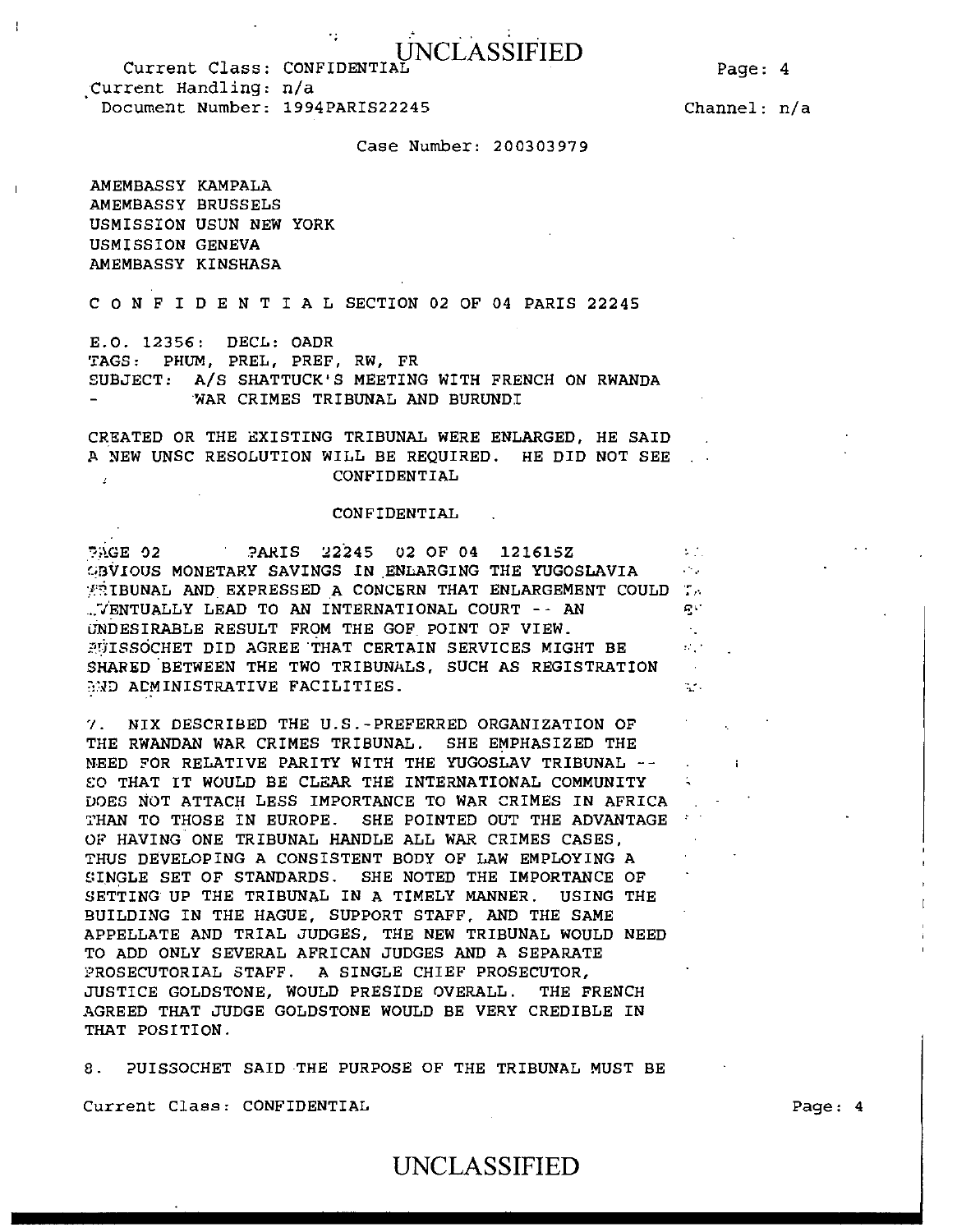ි දරින දිනිනුව පැමිණි කිය මුහුණ <sup>පවතු</sup>වට බොහෝ සිරි බිරි ලෙස දෙන වැසිය. අ **UNCLASSIFIED** 

Current Class: CONFIDENTIAL Page: 5 . Current Handling: n/a Document Number: 1994PARIS22245 Channel: n/a

### Case Number: 200303979

CLEARLY DEFINED -- WHETHER IT IS INTENDED TO JUDGE THE INSTIGATORS, MIDDLE-LEVEL COMMANDERS. OR THE HUGE NUMBER OF PERSONS WHO CARRIED OUT THE KILLINGS. HE NOTED THAT THOUGH THE YUGOSLAV TRIBUNAL IS INTENDED TO CONFIDENTIAL

### CONFIDENTIAL

PAGE 03 PARIS 22245 02 OF 04 121615Z PROSECUTE ALLEGED INSTIGATORS AND MIDDLE-LEVEL. CRIMINALS. ONLY ONE OR TWO PERSONS MIGHT BE PROSECUTED BEFORE THE END OF THIS YEAR. HE EXPRESSED CONCERN ABOUT THE RELATIONSHIP BETWEEN JUDGMENTS WHICH MIGHT BE HANDED DOWN BY THE INTERNATIONAL TRIBUNAL AND THOSE OF LOCAL COURTS: LOCAL COURTS COULD CONDEMN PERSONS TO DEATH, WHEREAS THE INTERNATIONAL TRIBUNAL, PRESUMABLY TRYING HIGHER-LEVEL CRIMINALS, WOULD BE LIMITED TO LONG-TERM PRISON SENTENCES. .

•UISSOCHET RAISED THE. PROBLEM OF ARRESTING AND  $\mathcal{L}(\mathcal{L})$ WETAINING ALLEGED CRIMINALS. RHETORICALLY ASKING WHO COULD MAKE ARRESTS AND UNDER WHAT AUTHORITY, HE NOTED THAT CHAPTER 7 HAS BEEN USED AS THE BASIS FOR ESTABLISHING-THE YUGOSLAV TRIBUNAL AND WAS SKEPTICAL THAT THIS COULD-BE EXPANDED FURTHER AND STATES BE INSTRUCTED TO ARREST ALLEGED WAR CRIMINALS. SHATTUCK 7'.ESPONDED:THE NNSC RESOLUTION ESTABLISHING THE INTERNATIONAL TRIBUNAL WOULD PROVIDE THE AUTHORITY FOR LOCAL OFFICIALS TO ARREST AND DETAIN ALLEGED CRIMINALS IN WHATEVER COUNTRY THEY MAY BE FOUND. HE RAISED THE POSSIBILITY OF CALLING UPON STATES TO ARREST ALLEGED CRIMINALS-BEFORE THE TRIBUNAL IS ESTABLISHED; THE FRENCH PARTICIPANTS INSISTED THAT NO DETENTIONS COULD OCCUR BEFORE A RESOLUTION IS PASSED CREATING THE TRIBUNAL.

10. IN VIEW-OF THE AGREED-UPON URGENCY OF CREATING THE TRIBUNAL, SHATTUCK RAISED THE POSSIBILITY OF HAVING THE MEMBERS OF THE INTERNATIONAL COMMISSION RECOMMEND CREATION OF THE RWANDAN WAR CRIMES TRIBUNAL IN AN CONFIDENTIAL

### CONFIDENTIAL

PAGE 04 PARIS 22245 O2 OF 04 121615Z INTERIM REPORT, FOLLOWING THE WAY IN WHICH THE YUGOSLAV TRIBUNAL HAD BEEN CREATED. DE LA SAHLIERE RESPONDED

Current Class: CONFIDENTIAL **Page: 5** 

 $\Delta$   $\sim$ 

 $\Delta$   $\sim$   $\epsilon$  $2.3<sub>1</sub>$  $\mathcal{L}_{\rm{max}}$  $\mathbb{H}^{\times}$  $\mathcal{L}_{\mathcal{A}}$ 

**ا ب**  $\mathbf{r}_i$  ,  $\mathbf{r}_j$  ,  $\mathbf{r}_j$  ,  $\mathcal{L}_{\mathcal{P}}$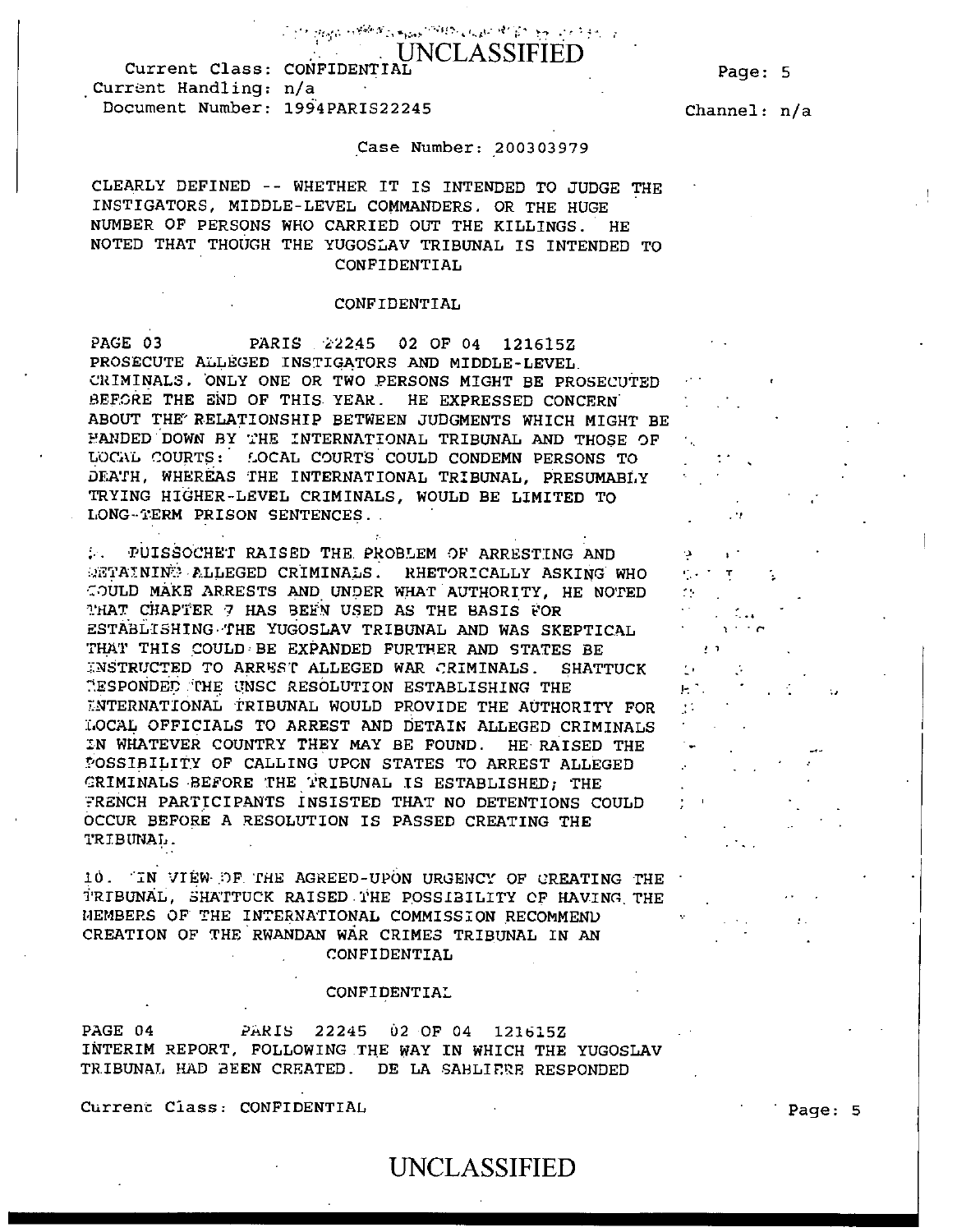### ASSIFIED

Current Class: CONFIDENTIAL Current Handling: n/a Document Number: 1994PARIS22245

Page: 6

Channel: n/a

### Case Number: 200303979

THAT THE MEMBERS OF THE COMMISSION WOULD NEED TO BE CONSULTED, BUT HE SEEMED FAVORABLY INCLINED TO THE IDEA.

 $\mathcal{V}=\mathcal{V}_0$ 

11. DE LA SABLIERE RAISED THE ISSUE OF THE NUMBER OF POTENTIAL CRIMINALS TO BE JUDGED. HE NOTED THE FRENCH

### CONFIDENTIAL

**NNNN** 

### CONFIDENTIAL

PAGE 01 PARIS 22245 03 OF 04 121615Z  $\Lambda$ CTION EUR-01

| <b>ENFO</b>   | $LOG-00$                              | $AF-01$    | AID-01   | AMAD-01        | $CIAE-00$         |          | SMEC-00 OASY-00 |
|---------------|---------------------------------------|------------|----------|----------------|-------------------|----------|-----------------|
| $\sim$ $\sim$ | $DODE-0.0$                            | $DOEE-00$  | $EB-01$  | $OIGO-01$ H-01 |                   | TEDE-00  | INR-00          |
|               | TO-16                                 | $LAB-01$   | L-01     | $ADS-00$       | <b>NSAE-00</b>    | NSCE-00  | OIC-02          |
|               | $OMB-01$                              | PA-01      | PM-00    | <b>PRS-01</b>  | P-01              | $SCT-03$ | $SNP-00$        |
|               | $3P-00$                               | $SR-00$    | $SSO-00$ | $SS-00$        | $\texttt{STR-01}$ | TRSE-00  | $T - 00$        |
|               | USIE-00                               | $PMB - UQ$ | $PRM-10$ | PRME-01        | DRL-09            | G-00     | /055W           |
|               | -------------------675517 121615Z /38 |            |          |                |                   |          |                 |

 $\therefore$  121613Z AUG 94 EM AMEMBASSY PARIS O SECSTATE WASHDC IMMEDIATE 9103 INFO AMEMBASSY BUJUMBURA AMEMBASSY NAIROBI AMEMBASSY KAMPALA AMEMBASSY BRUSSELS USMISSION USUN NEW YORK USMISSION GENEVA AMEMBASSY KINSHASA

CONFIDENTIALSECTION 03 OF 04 PARIS 22245

E.O. 12356: DECL: OADR TAGS: PHUM, PREL, PREF, RW, FR SUBJECT: A/S SHATTUCK'S MEETING WITH FRENCH ON RWANDA WAR CRIMES TRIBUNAL AND BURUNDI

PRESS HAD PUBLISHED A LIST OF 500 LEADERS, BUT, QUERIED BY SHATTUCK, STATED THE GOF HAD NOT COMPILED A LIST OF CONFIDENTIAL

### CONFIDENTIAL

PAGE 02 PARIS 22245 03 OF 04 121615Z

Current Class: CONFIDENTIAL Page: 6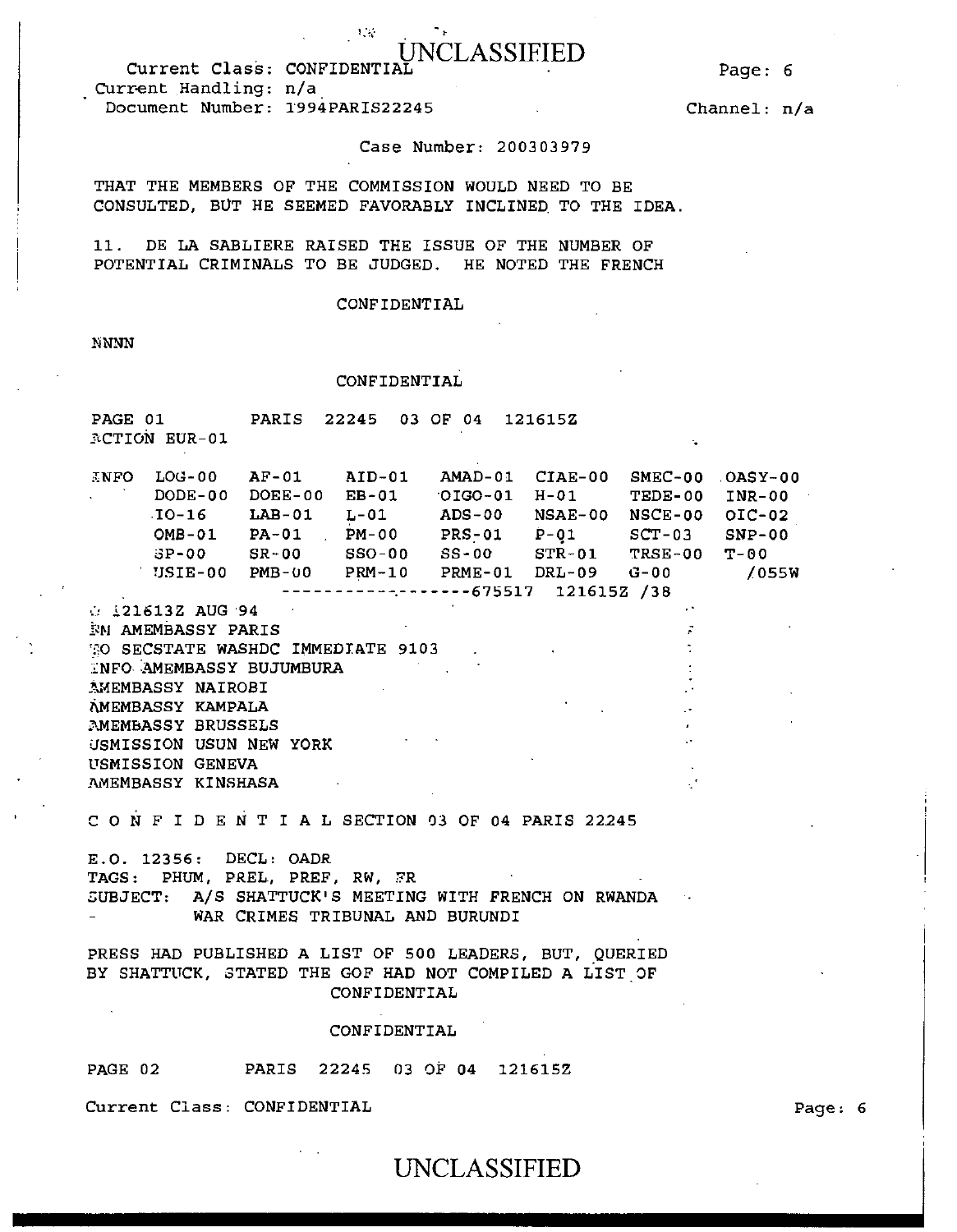## UNCLASSIFIED Current Class: CONFIDENTIAL,

Page: 7

Current Handling: n/a Document Number: 1994PARIS22245

Channel: n/a

×

÷.  $\mathcal{D}_{\mathcal{A}}$  $\sigma$  . è,

### Case Number: 200303979

ITS OWN. HE THEN QUOTED A PRESS REPORT THAT THE GOR MINISTER OF JUSTICE HAD SAID THERE WERE 32,000 GOVERNMENT AND MILITARY PERSONNEL WHO COULD BE PROSECUTED. ROSENBLATT EXPLAINED THAT THE GOR MINISTER OF JUSTICE HAD TOLD THE U.S. DELEGATION HE MEANT THAT THAT WAS THE NUMBER OF PERSONS POSSIBLY IMPLICATED BECAUSE OF THEIR POSITIONS, NOT THE NUMBER OF PERSONS TO BE PROSECUTED. (NOTE: THE 500 NUMBER APPEARS TO INCLUDE INSTIGATORS AND MIDDLE-LEVEL COMMANDERS. END NOTE.)

LOCAL JUSTICE VERSUS INTERNATIONAL TRIBUNAL 

12. BOTH SIDES AGREED ON THE IMPORTANCE OF DEVELOPING THE LOCAL JUDICIAL SYSTEM AT THE SAME TIME AS THE INTERNATIONAL TRIBUNAL IS BEING ESTABLISHED. DE LA SABLIERE POINTED OUT THAT THE INSTIGATORS OF THE KILLINGS ARE NO LONGER IN RWANDA, AND IT WILL ONLY BE  $E$ OSSIBLE TO PROSECUTE THEM THROUGH AN INTERNATIONAL TRIBUNAL. THE INTERNATIONAL COMMUNITY MUST FIND A WAY TO JUDGE THESE CRIMINALS TO PREVENT FUTURE GENOCIDE.  $\frac{1}{2}$ HATTUCK AGREED THAT AN EARLY PRIORITY FOR THE TRIBUNAL  $\frac{1}{2}$ AND THE GOR WOULD BE TO DELINEATE CATEGORIES OF WAR *ERIMINALS EACH WOULD SEEK TO PROSECUTE. REGARDING THE* MIDDLE-LEVEL COMMANDERS, HE NOTED THAT BOTH ZAIRE AND TANZANIA WANT THE RWANDAN REFUGEES TO RETURN HOME, AND IT WOULD BE IN THOSE COUNTRIES' OWN INTERESTS TO DETAIN TH CRIMINALS, THOUGH THAT WILL NOT BE POSSIBLE UNTIL THE INTERNATIONAL' IRIBUNAL IS ESTABLISHED.

### CONFIDENTIAL

### CONFIDENTIAL

DAGE 03 PARIS 22245 03 OF 04 121615Z 13. DE VERDIERE NOTED THAT REFUGEES WILL NOT RETURN TO RWANDA UNLESS THEY ARE ASSURED THAT THEY WILL BE SECURE FROM REPRISALS. IN ADDITION TO THE DECLARATIONS THE COR HAS ALREADY MADE, THE BEST WAY TO ENSURE THIS IS THROUGH THE OPERATION OF A LOCAL JUDICIAL SYSTEM RELYING ON DUE PROCESS OF LAW TO PUNISH THE ACTUAL WAR CRIMINALS. WITHIN RWANDA, THEREFORE, MIDDLE-LEVEL COMMANDERS WHO HAVE NOT FLED, OR WHO RETURN WITH THE REFUGEES, MIGHT BE ARRESTED.

HUMAN RIGHTS MONITORS; OBSERVERS FOR COURT PROCEEDINGS

Current Class: CONFIDENTIAL Page: 7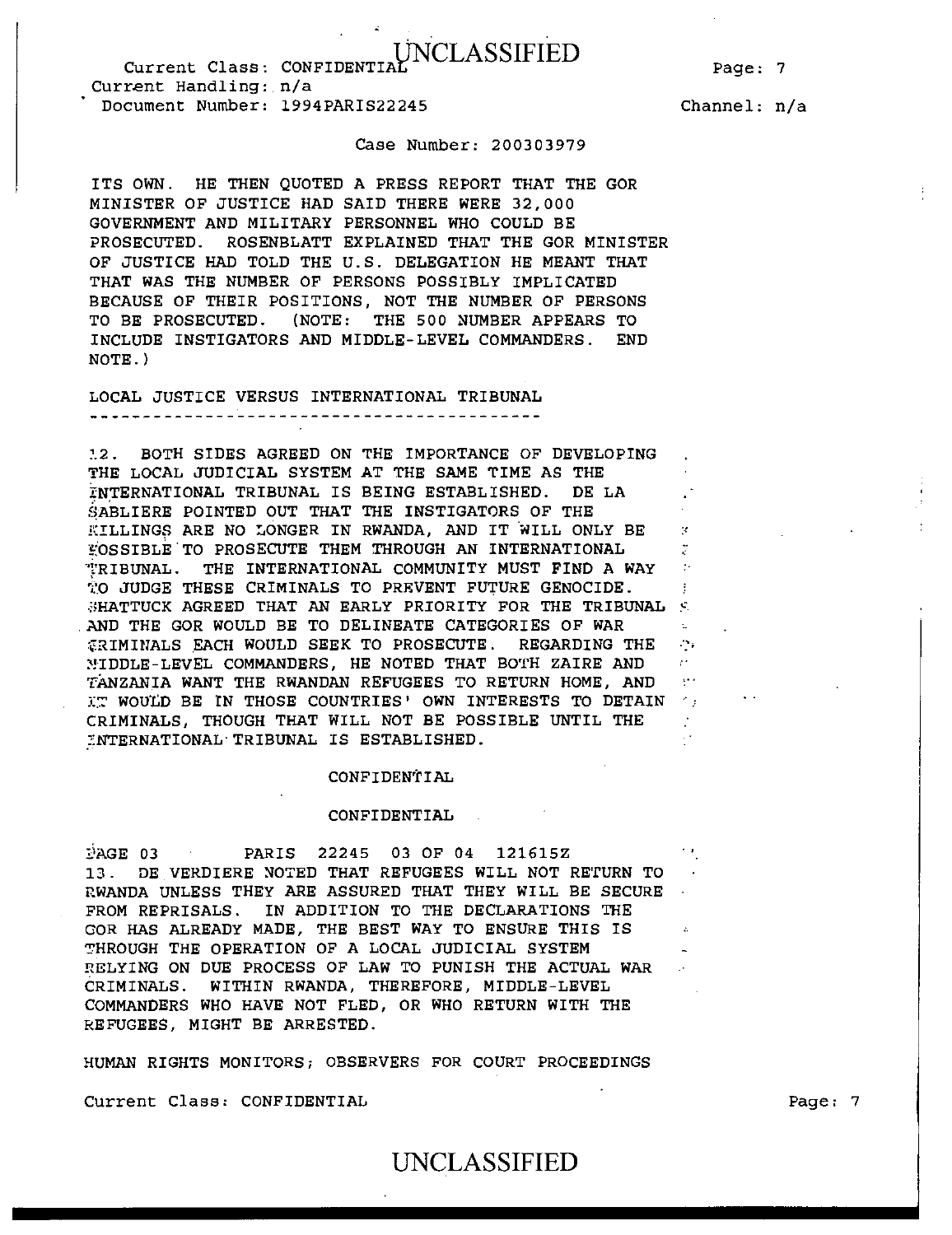# Current Class: CONFIDENTIAL VIOLASSIFIED Page: 8

 $\sim$   $\sim$   $\sim$ 

Current Handling: n/a Document Number: 1994PARIS22245 Channel: n/a

 $\mathcal{A}_\perp$ 

Case Number: 200303979

14. SHATTUCK DESCRIBED THE GOR'S REQUEST FOR HUMAN RIGHTS MONITORS TO ENCOURAGE THE RETURN OF REFUGEES AND DISCOURAGE VIGILANTE ACTIVITIES. HE REPORTED THAT THE UN IN GENEVA HAS STARTED THE PROCESS AND THAT A PORTION OF THE TWO MILLION DOLLARS THE U.S.Q59 | 7, \$ .9,8594. HE STRONGLY ENCOURAG» FRENCH TO PROVIDE MONITORS OR FUNDING FOR THEM. ROSENBLATT ESTIMATED THAT THE NUMBER OF MONITORS REQUIRED WOULD BE A MINIMUM OF 150: ONE FOR EACH OF THE 15 COMMUNES IN EACH OF RWANDA'S 10 PREFECTURES OUTSIDE KIGALI. DE LA SABLIERE COMMENTED THAT THE GOF IS WORKING IN THE SAME DIRECTION, BUT DID NOT MAKE ANY OFFERS OF FRENCH PARTICIPATION OR FUNDING.

15. SHATTUCK REPORTED THAT THE GOF HAS ALSO REQUESTED INTERNATIONAL OBSERVERS OF LOCAL COURT PROCEEDINGS TO INCREASE CONFIDENCE IN THE RULE OF LAW. HE NOTED THE NEED TO PROVIDE A HIGH STANDARD OF PERSONNEL, PERHAPS THROUGH LAWYERS ASSOCIATIONS. HE SAID OBSERVERS COULD CONFIDENTIAL

### CONFIDENTIAL

:'AGE 04 PARIS 22245 03 OF 04 121615Z BE PROVIDED BY INDIVIDUAL GOVERNMENTS OR BY MON-GOVERNMENTAL ORGANIZATIONS, A COMPLICATED ISSUE SECAUSE THESE MONITORS WOULD BE SEEN AS APPROVING LOCAL : COURT DECISIONS.

UPDATE ON BURUNDI

### CONFIDENTIAL

NNEN

### CONFIDENTIAL

| PAGE 01       |  | PARIS 22245 04 OF 04 121616Z |  |
|---------------|--|------------------------------|--|
| ACTION EUR-01 |  |                              |  |

| <b>INFO</b> | LOG-00.  | AF-01    | AID-01   |           | AMAD-01 CIAE-00 | SMEC-00   | OASY-00  |
|-------------|----------|----------|----------|-----------|-----------------|-----------|----------|
|             | DODE-00  | DOEE-00  | $EB-01$  | $OIGO-01$ | H-01            | TEDE-00   | TNR-00   |
|             | TO-16    | $LAB-01$ | T. – O 1 | $ADS-00$  | $NSAE-00$       | NSCE-00   | $OIC-02$ |
|             | $OMB-01$ | $PA-01$  | $PM-00$  | $PRS-01$  | $P - 01$        | $SCT-03$  | $SNP-00$ |
|             | $SP-00$  | $SR-00$  | $SSO-00$ | $SS-00$   | $STR-01$        | TRSE-00   | $T-0.0$  |
|             | USIE-00  | PMB-00   | $PRM-10$ | $PRME-01$ | DRL-09          | $G - 0.0$ | /055W    |

Current Class: CONFIDENTIAL **Page: 8**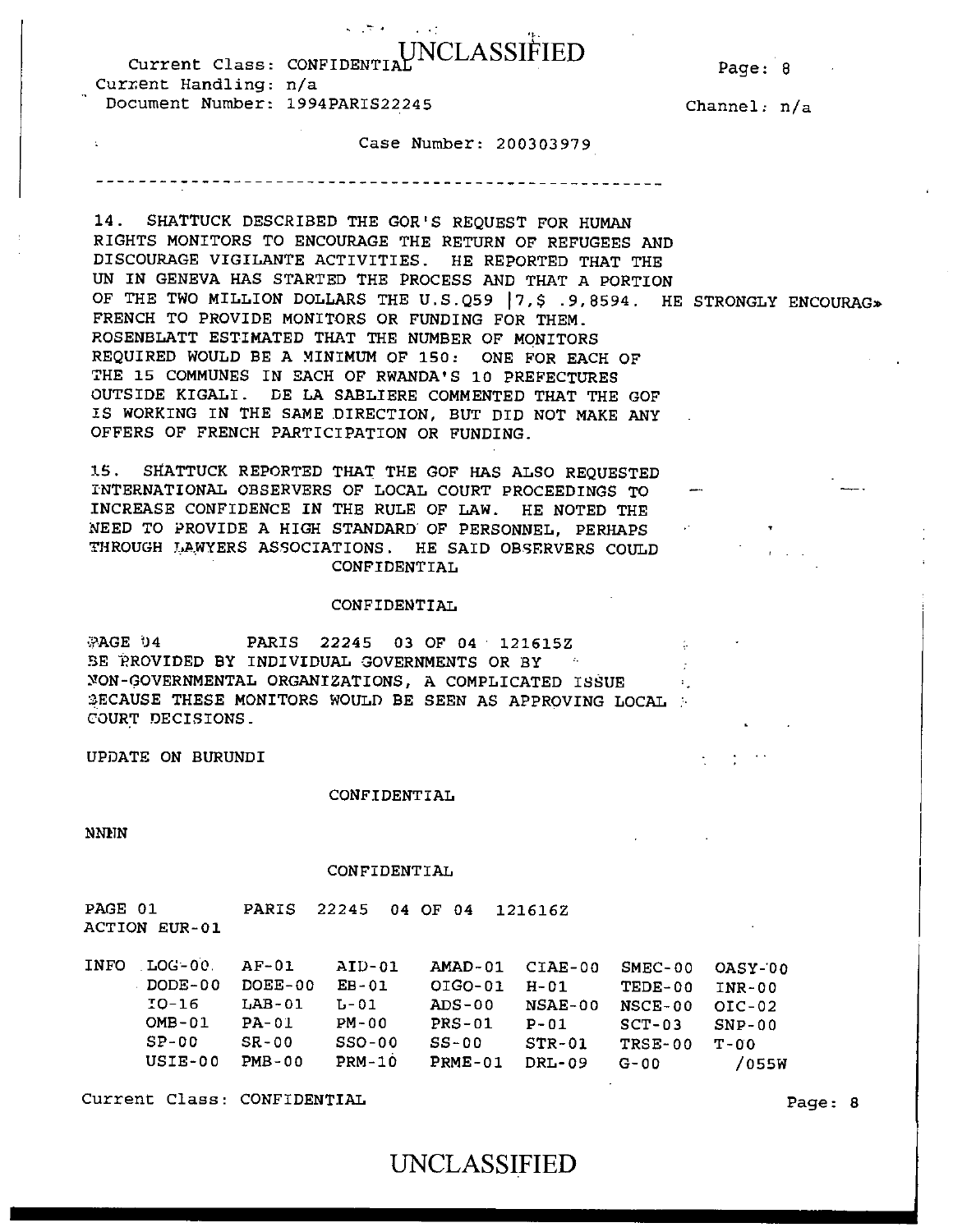### Page: 9

Current Class: CONFIDENTIAL MOCLASSIFIED Current Handling: n/a Document Number: 1994PARIS22245

Channel: n/a

### Case Number: 200303979

675521 121616Z /38

医有机能 人名

0 121613Z AUG 94 FM AMEMBASSY PARIS TO SECSTATE WASHDC IMMEDIATE 9104 INFO AMEMBASSY BUJUMBURA AMEMBASSY NAIROBI AMEMBASSY KAMPALA AMEMBASSY BRUSSELS USMISSION USUN NEW YORK USMISSION GENEVA AMEMBASSY KINSHASA

. . . . . . . . . . . . . . . . . .

C OWFIDENTIALSECTION 04 OF 04 PARIS 22245

E.O. 12356: DECL: OADR TAGS: PHUM, PREL, PREF, RW, FR SUBJECT: A/S SHATTUCK'S MEETING WITH FRENCH ON RWANDA WAR CRIMES TRIBUNAL AND BURUNDI

 $\sim 100$ 

#### CONFIDENTIAL

#### CONFIDENTIAL

PAGE 02 PARIS 22245 04 OF 04 121616Z 16. SHATTUCK PRESENTED AN UPDATE ON THE SITUATION IN BURUNDI, WHERE HE HAD BEEN THE DAY BEFORE. HE DESCRIBED THE ATMOSPHERE OF HIGH TENSION AND THE DISTRUST THAT HAVE LED TO VIOLENCE AMONG EXTREME ELEMENTS, INCLUDING UNIVERSITY STUDENTS.BEING USED BY TUTSI EXTREMISTS. SHATTUCK SAID BURUNDI NEEDS A LARGE PRESENCE OF INTERNATIONAL CIVILIAN MONITORS. HE POSED TWO QUESTIONS: HOW TO INCREASE THE MONITORING CAPACITY IN BURUNDI, NOTING THAT THE 32 OAU OBSERVERS ARE NOT WELL-REGARDED; AND WHAT CAN BE DONE TO INCREASE ASSISTANCE OF HUMANITARIAN ORGANIZATIONS. HE ALSO RAISED THE PROBLEM OF ACCOUNTABILITY FOR THE 1993 MASSACRES OF APPROXIMATELY 60,000 PERSONS.

17. DE SABLIERE COMMENTED THAT BURUNDI HAS BEEN UNABLE TO ACCELERATE THE PROCESSES OF'NEGOTIATION AND THAT COMPROMISE IS BECOMING MORE AND MORE DIFFICULT. HE COMPLAINED THAT RPF LEADER KAGAME HAS ENOUGH INFLUENCE TO CALM THE BURUNDIAN TUTSIS, BUT HASN'T USED IT. HE PLACED RESPONSIBILITY WITH THE ARMY TO DO SOMETHING AND EXPRESSED CONCERN THAT IMPUNITY WILL RESULT IN A

Current Class: CONFIDENTIAL **Page: 9**